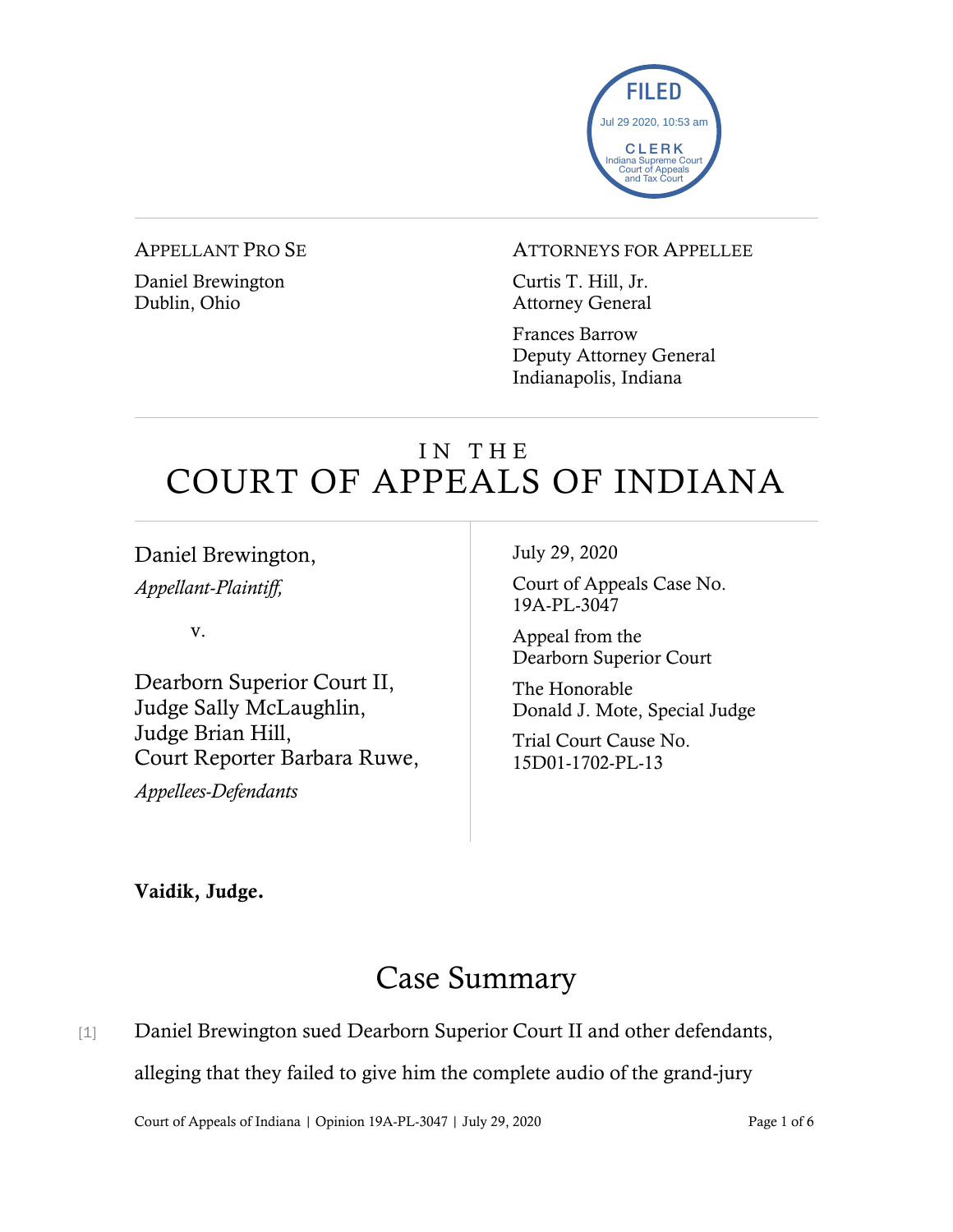proceedings in his criminal case in violation of the Indiana Access to Public Records Act (APRA). Both Brewington and the defendants moved for summary judgment, and the trial court entered summary judgment in favor of the defendants. Because Indiana law only allows the release of a transcript of the testimony of a grand-jury witness, and not audio, we affirm the trial court.

### Facts and Procedural History

- [2] In 2011, a Dearborn County grand jury indicted Brewington on six offenses. To help him prepare for trial, Brewington was given a transcript of the grand-jury proceedings. A jury trial was held in Dearborn Superior Court II before Special Judge Brian Hill, and the jury convicted Brewington of five of the six charges. On appeal, the Indiana Supreme Court affirmed three of Brewington's convictions. *Brewington v. State*, 7 N.E.3d 946 (Ind. 2014).
- [3] In January 2016, Brewington submitted an APRA request to Dearborn Superior Court II, asking for an audio recording of the grand-jury proceedings in his criminal case. Appellant's App. Vol. III p. 7. The court denied Brewington's request. *Id.* at 11. In February, Brewington submitted an amended APRA request to the court, again seeking an audio recording of the grand-jury proceedings in his criminal case. The next month, before receiving a response to his amended request, Brewington filed a formal complaint with the Office of the Public Access Counselor.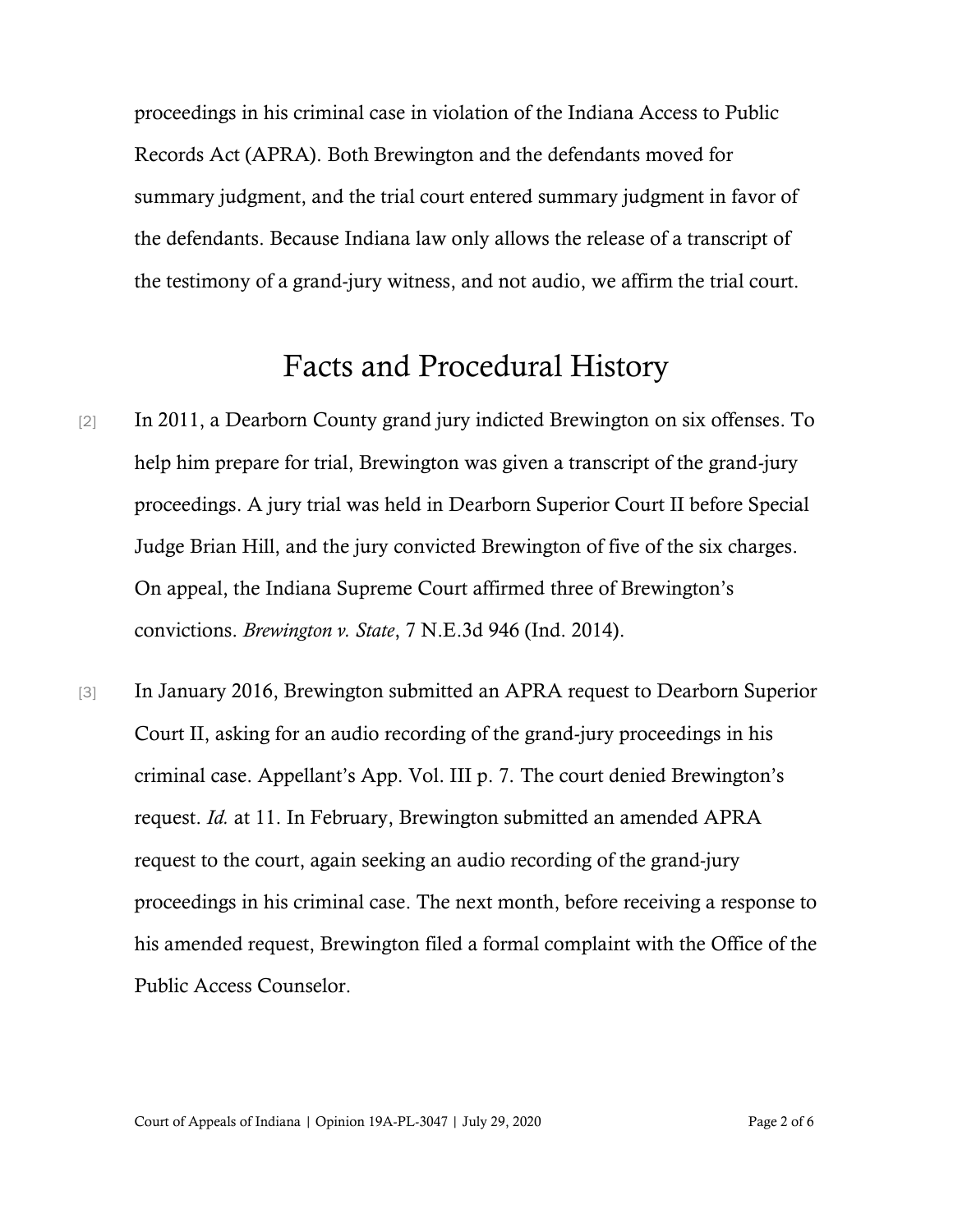- [4] In April 2016, the Public Access Counselor issued an advisory opinion that "because the transcript of the grand jury proceedings ha[d] previously been provided to [Brewington], a copy of the audio recordings of said proceedings should be released as well." *Id.* at 66. In response to the Public Access Counselor's advisory opinion, the court ordered the court reporter to "prepare a compact disc of audio recordings of the Grand Jury proceedings[.]" *Id.* at 68. Brewington received an audio recording but believed it was incomplete. In May, Brewington filed an amended request for "complete unedited copies of the grand jury audio" in his criminal case, which the court denied. *Id.* at 70.
- [5] In February 2017, Brewington filed a civil complaint under APRA in Dearborn Superior Court I against Dearborn Superior Court II/Judge Sally McLaughlin (the sitting judge), Judge Hill (the special judge in his criminal case), and Barbara Ruwe (the court reporter in Superior Court II) "for failing to disclose public records as required by law," specifically, "the entire audio record from the grand jury proceedings" in his criminal case. Appellant's App. Vol. II p. 76. Brewington sought (1) a declaration that the defendants violated APRA, (2) an injunction requiring the defendants to "disclose without alteration or redaction" an audio recording of the grand-jury proceedings in his criminal case, and (3) attorney's fees and costs. *Id.* at 76-77.
- [6] In March 2017, Ruwe moved for judgment on the pleadings, which the trial court granted. In April, Brewington filed a motion for summary judgment. The remaining defendants (hereinafter, "Defendants") then filed a cross-motion for summary judgment, alleging that Brewington "already received the records he

Court of Appeals of Indiana | Opinion 19A-PL-3047 | July 29, 2020 Page 3 of 6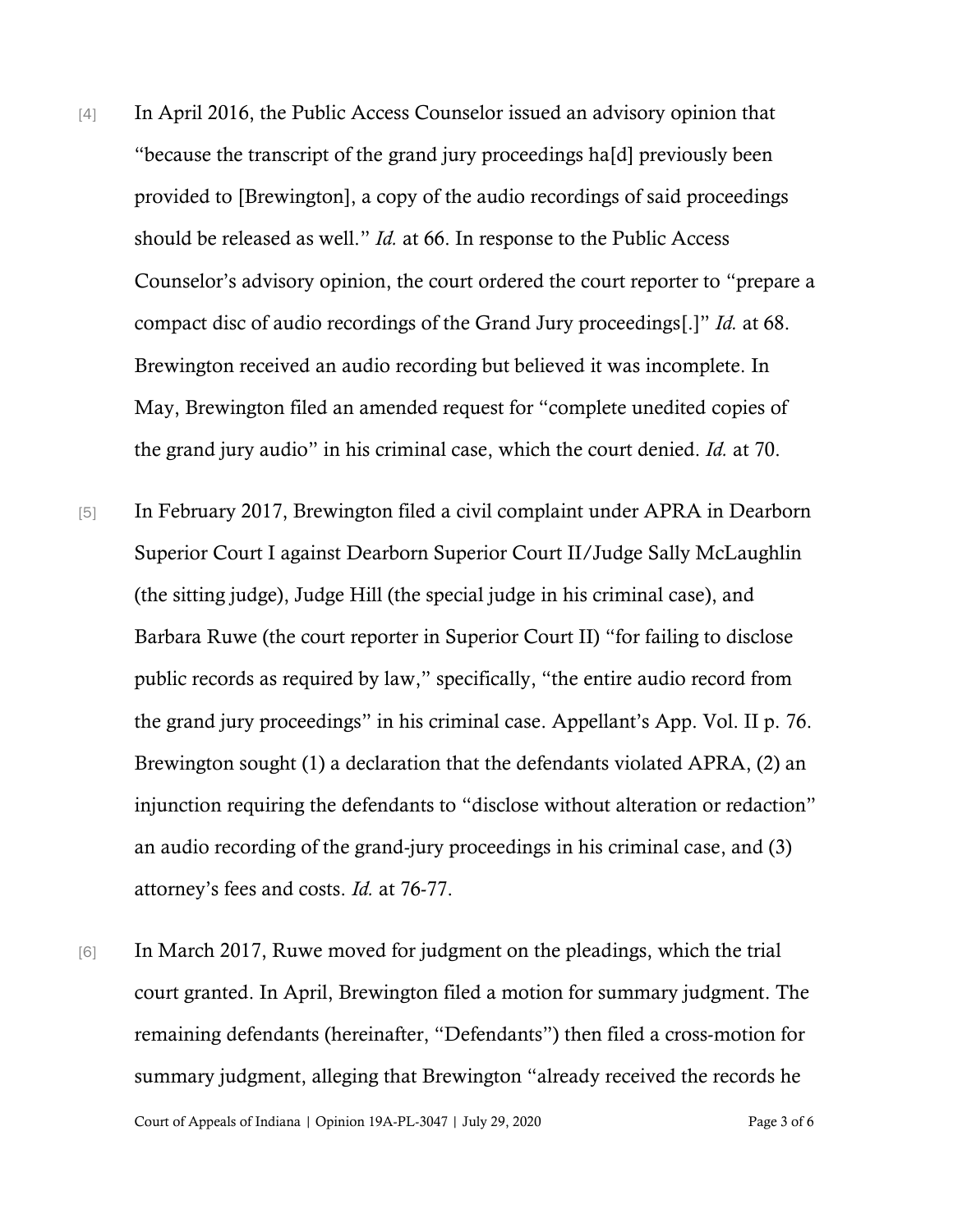requested and is not entitled to the records he . . . further requests." Appellant's App. Vol. III p. 4. Finding that Brewington was not entitled to an audio recording of the grand-jury proceedings under APRA, the court denied Brewington's motion and granted Defendants' cross-motion.

[7] Brewington now appeals.

### Discussion and Decision

- [8] Brewington appeals the trial court's grant of Defendants' cross-motion for summary judgment. We review motions for summary judgment de novo, applying the same standard as the trial court. *Hughley v. State*, 15 N.E.3d 1000, 1003 (Ind. 2014). That is, "The judgment sought shall be rendered forthwith if the designated evidentiary matter shows that there is no genuine issue as to any material fact and that the moving party is entitled to a judgment as a matter of law." Ind. Trial Rule 56(C).
- [9] Under APRA, "Any person may inspect and copy the public records of any public agency during the regular business hours of the agency," subject to several exceptions. Ind. Code  $\S$  5-14-3-3(a). One exception is that a public agency may not disclose records "declared confidential by state statute." Ind. Code section  $\S 5{\text -}14{\text -}3{\text -}4(a)(1)$ . Indiana Code 35-34-2-4(i) provides that grandjury proceedings are secret and generally should not be disclosed:

Grand jury proceedings shall be secret, and no person present during a grand jury proceeding may, except in the lawful discharge of his duties or upon written order of the court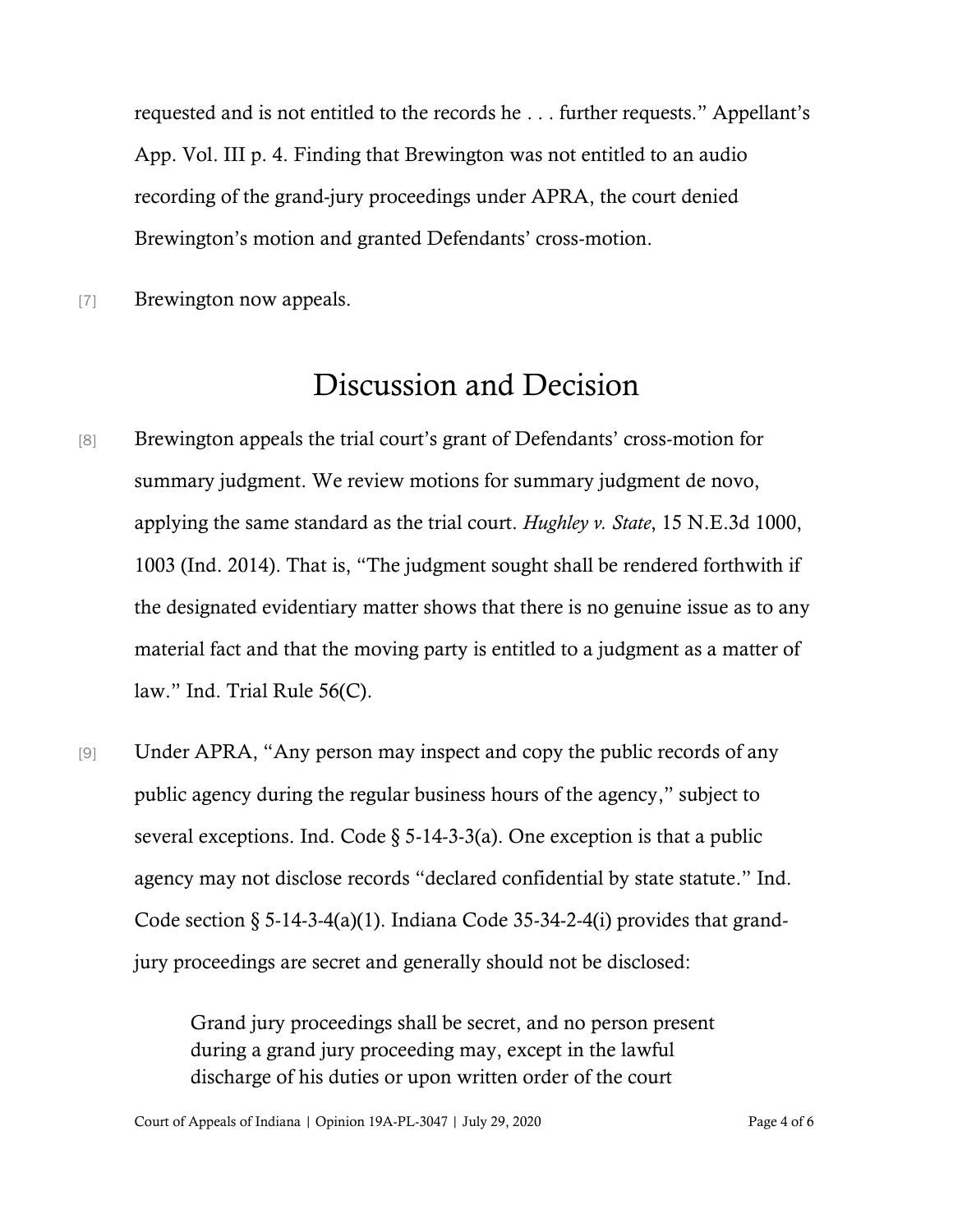impaneling the grand jury or the court trying the case on indictment presented by the grand jury, disclose:

(1) the nature or substance of any grand jury testimony; or

(2) any decision, result, or other matter attending the grand jury proceeding.

However, any court may require any person present during a proceeding to disclose the testimony of a witness as direct evidence in a prosecution for perjury.

*See also Hinojosa v. State*, 781 N.E.2d 677, 680 (Ind. 2003) ("[T]he general rule regarding grand jury transcripts is that they be kept secret."). Indeed, it is a criminal offense to knowingly or intentionally disclose information acquired in a grand-jury proceeding unless compelled by law. Ind. Code  $\S 35-34-2-10(a)$ ; *Hinojosa*, 781 N.E.2d at 680. However, the legislature created an exception to the general rule of secrecy by granting trial courts the discretion to release a "transcript" of a grand-jury witness's testimony in the following narrow circumstances:

(1) for the official use of the prosecuting attorney; or

(2) upon order of:

(A) the court which impaneled the grand jury;

(B) the court trying a case upon an indictment of the grand jury; or